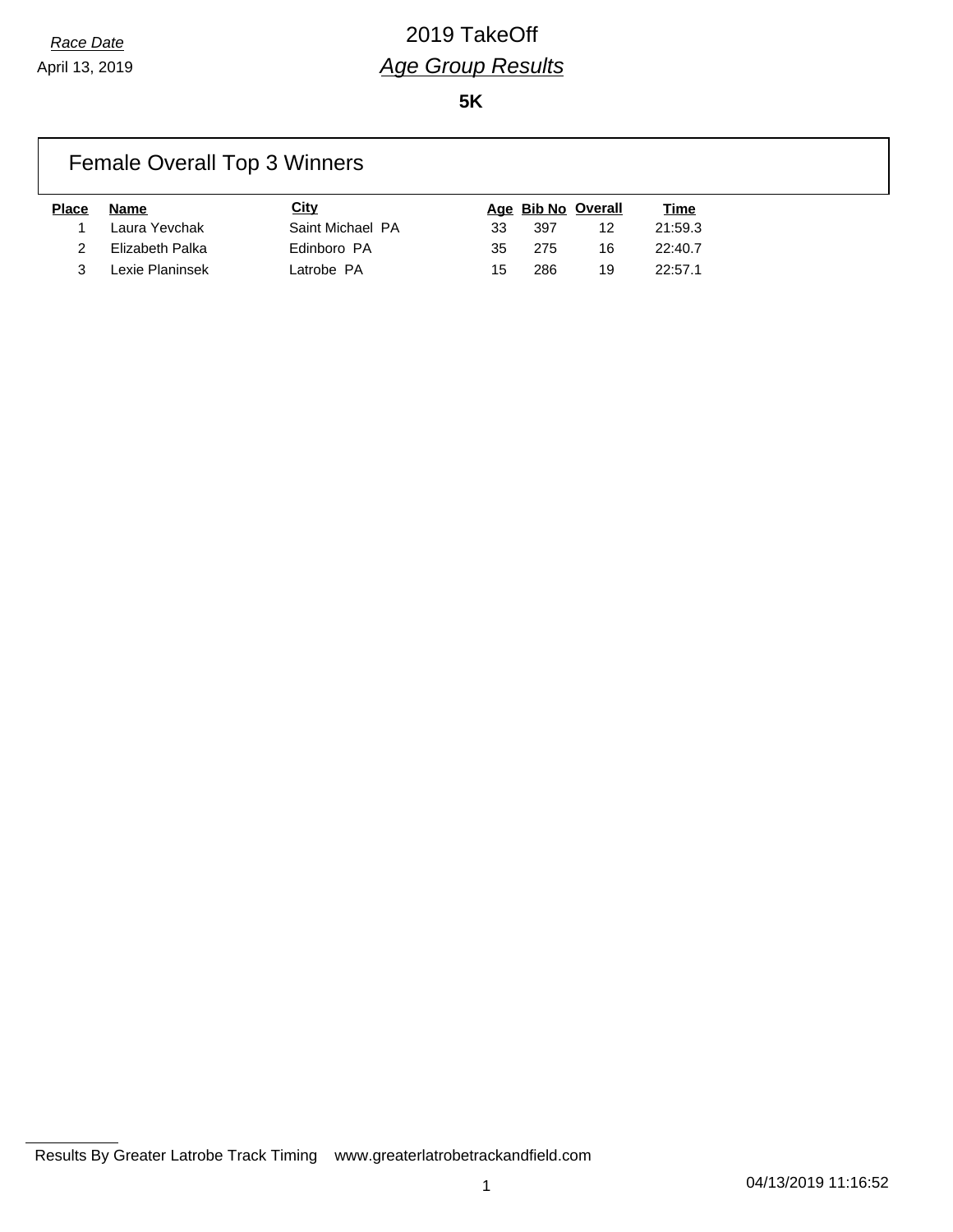**5K**

| Female 14 and Under |  |  |  |  |
|---------------------|--|--|--|--|
|---------------------|--|--|--|--|

| P <u>lace</u>     | Name                  | City             | Age               |     | <b>Bib No Overall</b> | Time    |
|-------------------|-----------------------|------------------|-------------------|-----|-----------------------|---------|
| $\ast$<br>1       | Hannah Habershaw      | Greensburg PA    | 13                | 143 | 55                    | 26:55.7 |
| $\mathcal{P}$     | Maria Rihn            | Stahlstown PA    | $12 \overline{ }$ | 303 | 56                    | 26:57.5 |
| 3                 | Gabriella Dreistadt   | Penn PA          | $12 \overline{ }$ | 97  | 84                    | 28:37.8 |
| 4                 | Regan Fox             | Harrisburg PA    | 11                | 123 | 89                    | 28:45.7 |
| 5                 | Kyleigh Krisfalusi    | Latrobe PA       | $12 \overline{ }$ | 198 | 108                   | 29:46.1 |
| 6                 | Emerson Ayres         | Murrysville PA   | 13                | 19  | 131                   | 31:05.9 |
| 7                 | Larkin Mccloskey      | Hunker PA        | 11                | 224 | 134                   | 31:09.5 |
| 8                 | <b>Addison Ayres</b>  | Murrysville PA   | 11                | 18  | 144                   | 31:58.8 |
| 9                 | Regan Aguirre         | Montoursville PA | $\overline{7}$    | 4   | 178                   | 33:50.7 |
| 10                | <b>Annalise Ayers</b> | Ligonier PA      | 13                | 14  | 180                   | 33:53.9 |
| 11                | Samantha Markey       | Pittsburgh PA    | 11                | 219 | 206                   | 35:48.2 |
| $12 \overline{ }$ | Olivia Christopher    | Greensburg PA    | 14                | 60  | 244                   | 39:18.1 |
| 13                | Paige Dent            | Latrobe PA       | $\overline{7}$    | 432 | 246                   | 39:44.7 |
| 14                | Lexi Wiegand          | Johnstown PA     | 14                | 418 | 250                   | 40:19.5 |
| 15                | Sofia Ayers           | Ligonier PA      | 10                | 17  | 262                   | 45:03.3 |
| 16                | Caroline Coursin      | Bolivar PA       | 8                 | 73  | 263                   | 45:04.5 |
|                   |                       |                  |                   |     |                       |         |

### Female 15 to 19

| <b>Place</b> | Name                   | <b>City</b>   | Aqe | <b>Bib No Overall</b> |     | <u>Time</u> |
|--------------|------------------------|---------------|-----|-----------------------|-----|-------------|
| $\star$<br>1 | Abby Shearer           | Latrobe PA    | 15  | 323                   | 41  | 25:20.4     |
| $\ast$<br>2  | Ella Hill              | Latrobe PA    | 17  | 152                   | 54  | 26:46.9     |
| 3<br>$\ast$  | Neehla Pal             | Latrobe PA    | 15  | 274                   | 81  | 28:31.0     |
| 4            | Madison Viazanko       | Latrobe PA    | 15  | 373                   | 82  | 28:31.4     |
| 5            | <b>Ainsley Novotny</b> | Latrobe PA    | 17  | 267                   | 97  | 28:58.5     |
| 6            | Carlin Johns           | Greensburg PA | 17  | 172                   | 100 | 29:13.0     |
| 7            | Kayla West             | Bolivar PA    | 17  | 385                   | 113 | 29:55.7     |
| 8            | Maya Jain              | Greensburg PA | 15  | 165                   | 128 | 30:51.7     |
| 9            | Sarah Matsko           | Latrobe PA    | 15  | 222                   | 130 | 31:01.4     |
| 10           | Sidnie Gmuer           | Latrobe PA    | 17  | 134                   | 142 | 31:55.2     |
| 11           | Alexa Jogyn            | Latrobe PA    | 15  | 171                   | 143 | 31:56.4     |
| 12           | Andrea Hoffman         | Latrobe PA    | 15  | 157                   | 145 | 32:01.7     |
| 13           | Emma Greiner           | Greensburg PA | 18  | 137                   | 148 | 32:12.4     |
| 14           | <b>Taylor Hochard</b>  | Latrobe PA    | 17  | 156                   | 149 | 32:12.5     |
| 15           | Talia Mongelluzzo      | Greensburg PA | 17  | 243                   | 156 | 32:39.5     |
| 16           | Grace Blycheck         | Latrobe PA    | 15  | 33                    | 158 | 32:43.9     |
| 17           | Dakota Cochran         | Ruffs Dale PA | 17  | 67                    | 167 | 33:21.4     |
| 18           | Julia Battaglia        | Latrobe PA    | 15  | 24                    | 177 | 33:43.7     |
| 19           | <b>Terese Mihalcin</b> | Latrobe PA    | 19  | 435                   | 186 | 34:14.4     |
| 20           | Jordan Desko           | Latrobe PA    | 16  | 87                    | 189 | 34:30.1     |
| 21           | Sophia Stynchula       | Latrobe PA    | 16  | 356                   | 190 | 34:31.0     |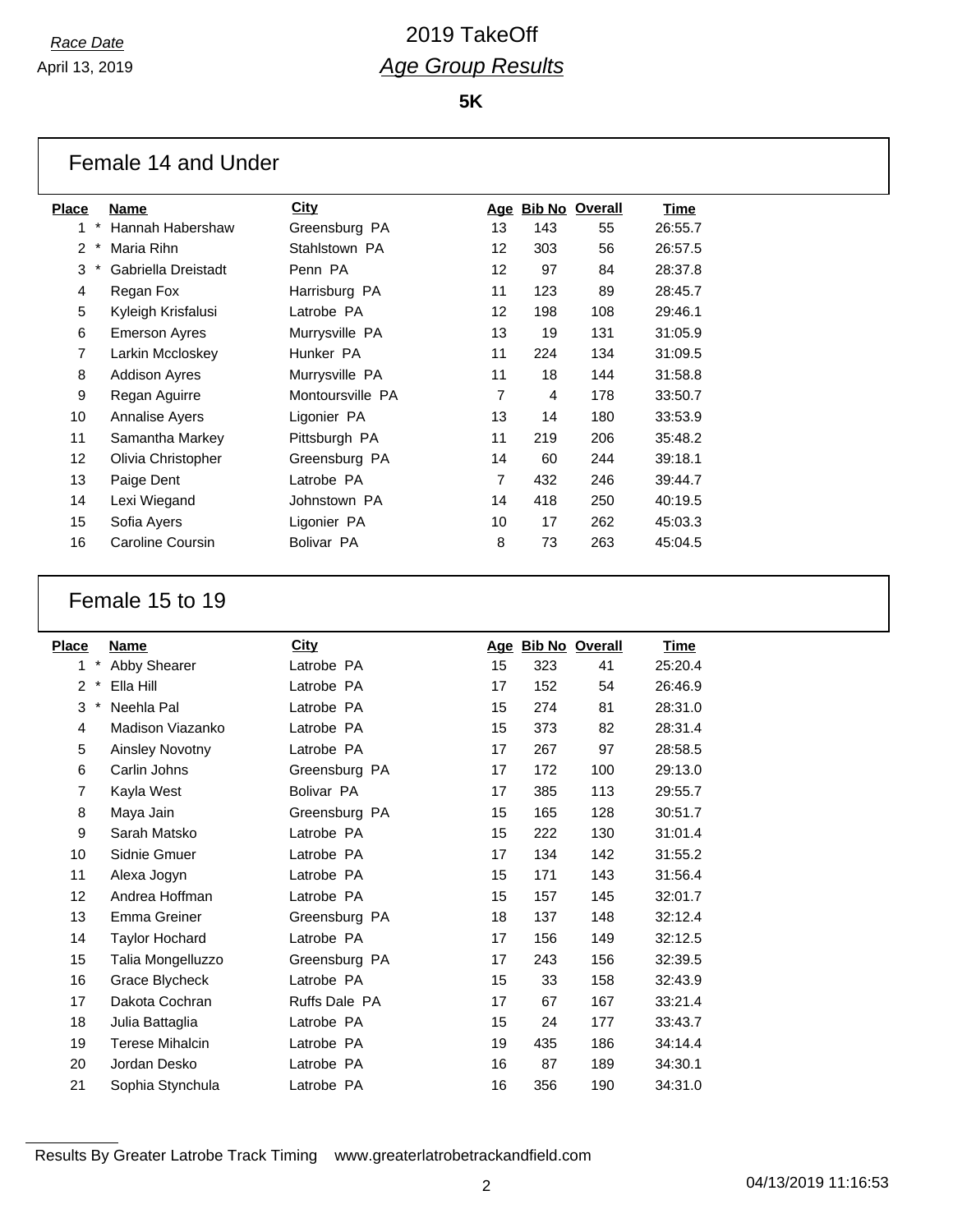**5K**

| Female 15 to 19 |  |  |  |
|-----------------|--|--|--|
|-----------------|--|--|--|

| <b>Place</b> | Name               | <b>City</b>   |    |     | Age Bib No Overall | Time    |
|--------------|--------------------|---------------|----|-----|--------------------|---------|
| 22           | Lily Keslar        | Latrobe PA    | 15 | 181 | 197                | 35:11.1 |
| 23           | Saige Roth         | Latrobe PA    | 16 | 308 | 198                | 35:11.7 |
| 24           | Sara Majorsky      | Latrobe PA    | 18 | 216 | 199                | 35:12.3 |
| 25           | Emily Hoffman      | Latrobe PA    | 17 | 158 | 208                | 35:51.4 |
| 26           | <b>Emily Shean</b> | Latrobe PA    | 18 | 322 | 209                | 35:51.5 |
| 27           | Sara Mills         | Strasburg PA  | 19 | 240 | 212                | 36:15.9 |
| 28           | Kyleigh Jester     | Seward PA     | 17 | 169 | 213                | 36:19.0 |
| 29           | Harley Cochran     | Latrobe PA    | 15 | 68  | 225                | 37:30.6 |
| 30           | Caitlin Mann       | Latrobe PA    | 18 | 217 | 240                | 38:44.7 |
| 31           | Maddy Sosko        | Greensburg PA | 15 | 342 | 251                | 40:34.6 |
| 32           | Kaylee Dusetzina   | Latrobe PA    | 15 | 105 | 266                | 45:23.0 |
| 33           | Carleigh Johnson   | Latrobe PA    | 16 | 173 | 277                | 51:48.1 |
|              |                    |               |    |     |                    |         |

### Female 20 to 29

| Place             |            | Name                    | City              |    | Age Bib No Overall |     | Time    |
|-------------------|------------|-------------------------|-------------------|----|--------------------|-----|---------|
| 1                 | $\star$    | Carly Meholic           | Altoona PA        | 26 | 232                | 24  | 23:49.1 |
| $\overline{2}$    | $^{\star}$ | <b>Ashley Davis</b>     | Ligonier PA       | 29 | 81                 | 27  | 24:11.4 |
| 3                 | $\ast$     | <b>Ashley Patterson</b> | Indiana PA        | 25 | 279                | 65  | 27:35.0 |
| 4                 |            | Katie Monbaron          | Pittsburgh PA     | 26 | 442                | 72  | 28:11.8 |
| 5                 |            | Annie King              | Vanderbilt PA     | 29 | 183                | 96  | 28:51.7 |
| 6                 |            | Marissa Luden           | Scottdale PA      | 23 | 212                | 105 | 29:29.7 |
| 7                 |            | Samantha Doherty        | Kunkletown PA     | 23 | 93                 | 121 | 30:16.1 |
| 8                 |            | <b>Tiffany Nestor</b>   | Irwin PA          | 24 | 257                | 123 | 30:20.2 |
| 9                 |            | Lydia Klimchock         | Latrobe PA        | 24 | 187                | 129 | 30:54.2 |
| 10                |            | Jessica Kalmar          | Leechburg PA      | 23 | 410                | 138 | 31:47.5 |
| 11                |            | Kaytie Russo            | Latrobe PA        | 29 | 311                | 157 | 32:43.5 |
| $12 \overline{ }$ |            | Adrianne Kuhar          | Johnstown PA      | 22 | 199                | 160 | 32:44.2 |
| 13                |            | Ashlee Gallagher        | Erie PA           | 29 | 127                | 171 | 33:29.3 |
| 14                |            | Annabel Mosco           | Farmington PA     | 28 | 247                | 179 | 33:53.3 |
| 15                |            | <b>Carley Risley</b>    | Pittsburgh PA     | 27 | 304                | 182 | 33:57.1 |
| 16                |            | Janelle Giunta          | Haymarket VA      | 29 | 133                | 196 | 35:10.5 |
| 17                |            | Sarah Knotts            | Ashville PA       | 25 | 190                | 204 | 35:37.3 |
| 18                |            | Anna Mills              | Strasburg PA      | 22 | 239                | 211 | 36:15.9 |
| 19                |            | Megan Castle            | Smithton PA       | 28 | 53                 | 218 | 36:35.6 |
| 20                |            | Kayla Bowman            | Latrobe PA        | 29 | 35                 | 222 | 36:53.5 |
| 21                |            | <b>Brittany Cooper</b>  | New Stanton PA    | 29 | 72                 | 235 | 38:25.7 |
| 22                |            | Dakota Testa            | Greensburg PA     | 25 | 360                | 252 | 40:40.5 |
| 23                |            | Kylee Rothwell          | Irwin PA          | 26 | 309                | 254 | 41:06.7 |
| 24                |            | Lauren Eicher           | Mount Pleasant PA | 28 | 107                | 255 | 41:32.3 |
| 25                |            | <b>Haley Novak</b>      | <b>Butler PA</b>  | 25 | 265                | 270 | 49:44.0 |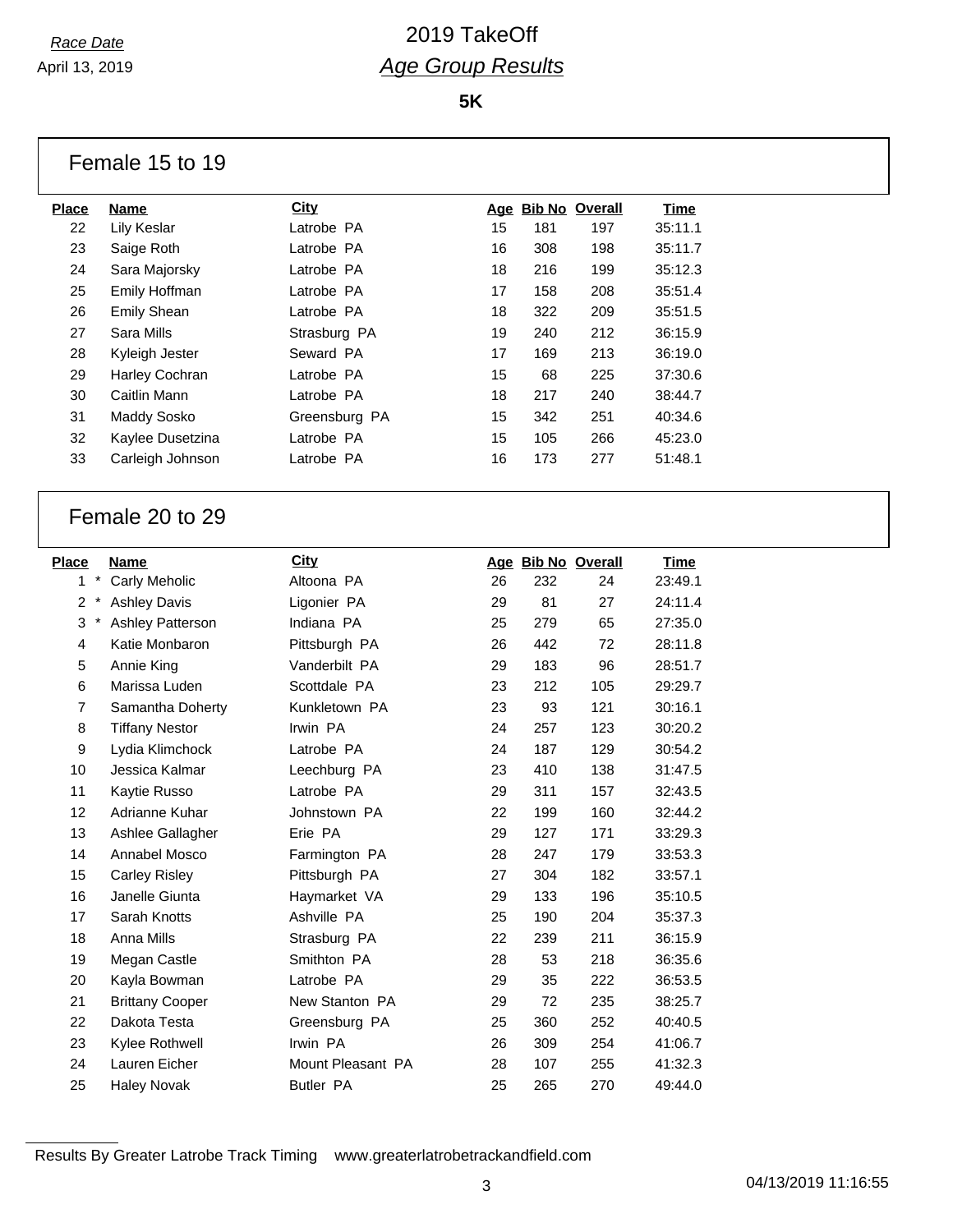April 13, 2019

## *Race Date* 2019 TakeOff *Age Group Results*

**5K**

| Female 20 to 29 |                          |                       |    |     |                    |             |  |
|-----------------|--------------------------|-----------------------|----|-----|--------------------|-------------|--|
| <b>Place</b>    | <b>Name</b>              | <b>City</b>           |    |     | Age Bib No Overall | <b>Time</b> |  |
| 26              | Gianna Brant             | Greensburg PA         | 20 | 411 | 280                | 53:59.6     |  |
|                 | Female 30 to 39          |                       |    |     |                    |             |  |
| <b>Place</b>    | <b>Name</b>              | <b>City</b>           |    |     | Age Bib No Overall | <b>Time</b> |  |
| $1 *$           | <b>Tara Shea</b>         | Pittsburgh PA         | 37 | 321 | 50                 | 26:29.9     |  |
| 2<br>$\cdot$    | Jessica Zangla           | Belle Vernon PA       | 32 | 401 | 52                 | 26:37.9     |  |
| 3               | Mary Moximchalk          | Latrobe PA            | 38 | 248 | 60                 | 27:08.6     |  |
| 4               | <b>Ashley Stufft</b>     | Johnstown PA          | 35 | 355 | 69                 | 27:53.8     |  |
| 5               | Merrill Varchetti        | Latrobe PA            | 33 | 430 | 70                 | 27:55.7     |  |
| 6               | Maria Chavara            | Pittsburgh PA         | 31 | 407 | 78                 | 28:23.3     |  |
| 7               | Mallory Jarzynka         | Eighty Four PA        | 32 | 167 | 85                 | 28:41.3     |  |
| 8               | <b>Faith Sobel</b>       | Jeannette PA          | 30 | 338 | 86                 | 28:43.3     |  |
| 9               | <b>Tesa Hauser</b>       | Latrobe PA            | 37 | 147 | 88                 | 28:45.1     |  |
| 10              | Nicole Sigwalt           | Dawson PA             | 30 | 438 | 99                 | 29:09.2     |  |
| 11              | Lauren Spallone          | Ligonier PA           | 35 | 344 | 112                | 29:52.7     |  |
| 12              | Samantha Vukas           | Latrobe PA            | 32 | 440 | 117                | 30:01.9     |  |
| 13              | Katherine Czekanski      | Irwin PA              | 36 | 80  | 118                | 30:03.1     |  |
| 14              | Amanda Vresilovic        | <b>Blairsville PA</b> | 39 | 374 | 122                | 30:16.8     |  |
| 15              | Rose Null                | Pittsburgh PA         | 34 | 270 | 133                | 31:08.7     |  |
| 16              | <b>Chrissy Cenkner</b>   | Greensburg PA         | 30 | 55  | 135                | 31:10.2     |  |
| 17              | <b>Katie Miller</b>      | Jeannette PA          | 34 | 238 | 146                | 32:01.8     |  |
| 18              | Shannon Smith            | Saltsburg PA          | 36 | 336 | 151                | 32:24.1     |  |
| 19              | Jessica Urban            | Irwin PA              | 33 | 370 | 152                | 32:27.5     |  |
| 20              | Jamie Cunningham         | Pittsburgh PA         | 34 | 79  | 154                | 32:27.9     |  |
| 21              | <b>Keeley Grguric</b>    | Saltsburg PA          | 38 | 138 | 165                | 33:13.4     |  |
| 22              | Sherry Hogue             | Rochester PA          | 36 | 160 | 181                | 33:56.9     |  |
| 23              | Kristina Ghrist          | Latrobe PA            | 35 | 130 | 185                | 34:07.7     |  |
| 24              | Jessica Shuber           | Ruffs Dale PA         | 39 | 327 | 195                | 34:57.0     |  |
| 25              | Megan Learn              | Home PA               | 33 | 203 | 215                | 36:27.7     |  |
| 26              | Michelle Preston         | Latrobe PA            | 34 | 290 | 227                | 37:44.4     |  |
| 27              | Laura Lenz               | Spring Church PA      | 32 | 207 | 229                | 38:01.9     |  |
| 28              | <b>Rhonette Caldwell</b> | Mount Pleasant PA     | 38 | 46  | 243                | 39:17.4     |  |
| 29              | Amy Dent                 | Latrobe PA            | 38 | 431 | 247                | 39:47.3     |  |
| 30              | Kristen Coursin          | Bolivar PA            | 33 | 74  | 265                | 45:07.3     |  |
| 31              | Sam Stewart              | Greensburg PA         | 33 | 429 | 267                | 45:39.5     |  |
| 32              | Ashlan Clark             | Portage PA            | 33 | 64  | 268                | 45:40.2     |  |
| 33              | Lauren Keslar            | Ligonier PA           | 33 | 180 | 271                | 49:54.5     |  |
| 34              | Shonna Zacour            | Mount Pleasant PA     | 33 | 399 | 272                | 49:54.5     |  |
| 35              | Jessica Robinson         | Latrobe PA            | 36 | 306 | 275                | 50:18.9     |  |
| 36              | Sophia Monsour           | Jeannette PA          | 37 | 439 | 276                | 51:09.6     |  |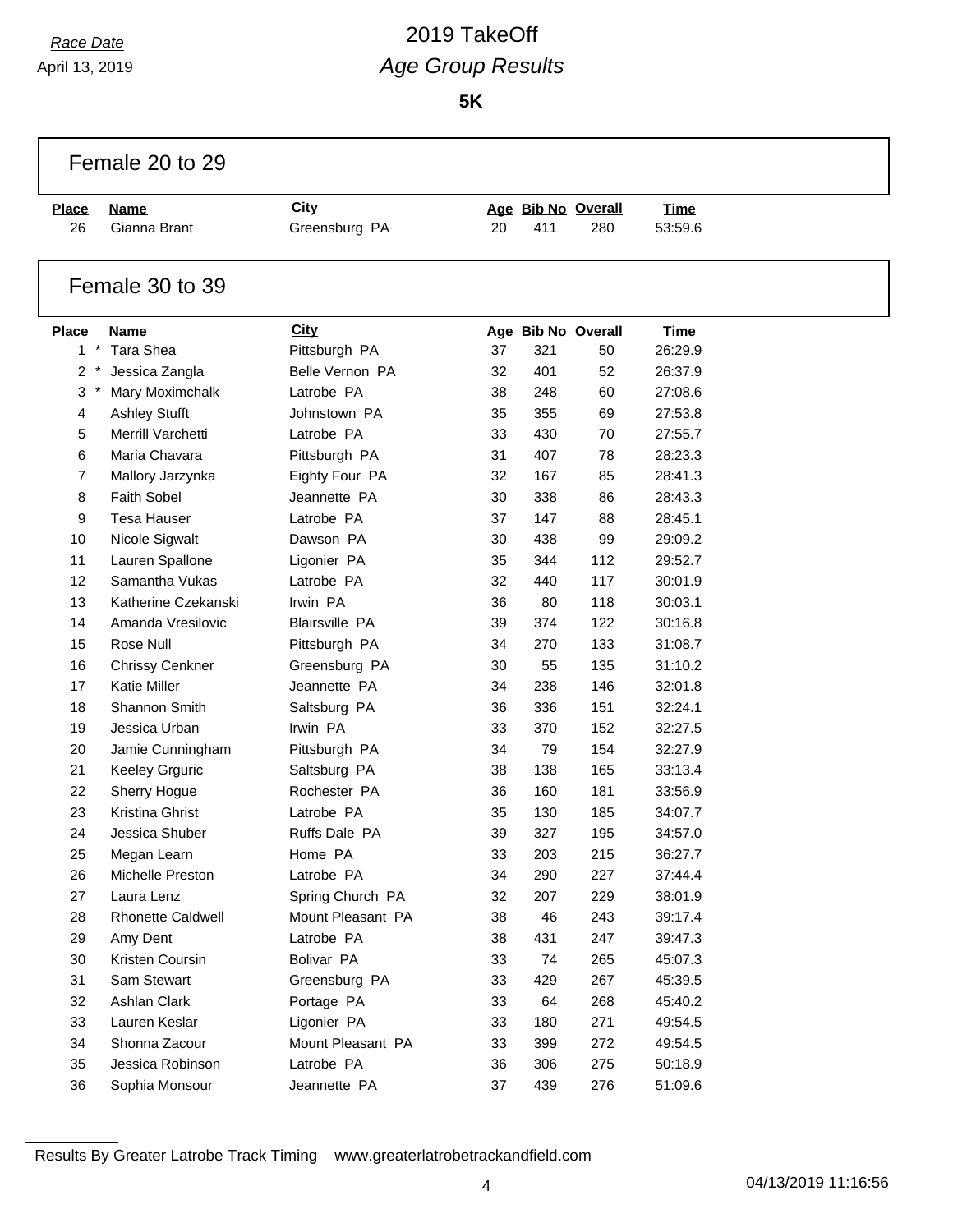April 13, 2019

## *Race Date* 2019 TakeOff *Age Group Results*

**5K**

| Female 40 to 49 |  |  |  |  |
|-----------------|--|--|--|--|
|-----------------|--|--|--|--|

| Place |            | <b>Name</b>            | <b>City</b>          |    |     | Age Bib No Overall | <u>Time</u> |
|-------|------------|------------------------|----------------------|----|-----|--------------------|-------------|
| 1     | $\star$    | Michelle Wissinger     | Laughlintown PA      | 47 | 390 | 23                 | 23:40.6     |
| 2     |            | Alicia Pisula          | Scottdale PA         | 42 | 426 | 59                 | 27:04.5     |
| 3     | $^{\star}$ | <b>Heather Krehlik</b> | Latrobe PA           | 44 | 428 | 71                 | 28:04.8     |
| 4     |            | Lisa Jobe              | Greensburg PA        | 48 | 170 | 79                 | 28:24.1     |
| 5     |            | Ashlee Boyle           | Mckeesport PA        | 44 | 36  | 95                 | 28:51.0     |
| 6     |            | Amy Brown              | Johnstown PA         | 49 | 417 | 103                | 29:21.5     |
| 7     |            | Aimee Skok             | Greensburg PA        | 40 | 332 | 126                | 30:45.7     |
| 8     |            | Amanda Habershaw       | Greensburg PA        | 41 | 142 | 127                | 30:46.7     |
| 9     |            | Lindsay DiCasolo       | Ligonier PA          | 40 | 91  | 150                | 32:15.4     |
| 10    |            | Kim Stefkovich         | Greensburg PA        | 44 | 349 | 159                | 32:44.1     |
| 11    |            | Candace Cieslo         | Greensburg PA        | 46 | 61  | 166                | 33:19.0     |
| 12    |            | Suzanne Burdin         | Pittsburgh PA        | 42 | 43  | 169                | 33:26.8     |
| 13    |            | Karen Cochran          | <b>Ruffs Dale PA</b> | 46 | 69  | 172                | 33:32.4     |
| 14    |            | Tawnya Satler          | Saltsburg PA         | 49 | 314 | 184                | 34:00.1     |
| 15    |            | Vickie Rae Mcclain     | Normalville PA       | 49 | 223 | 188                | 34:17.4     |
| 16    |            | Melanie Simko          | Pittsburgh PA        | 49 | 330 | 201                | 35:22.6     |
| 17    |            | Leslie Herrod          | New Alexandria PA    | 46 | 150 | 217                | 36:34.8     |
| 18    |            | Kathleen Giesey        | Ligonier PA          | 49 | 131 | 220                | 36:37.8     |
| 19    |            | <b>Shelly Bertok</b>   | Jeannette PA         | 46 | 31  | 245                | 39:43.5     |
| 20    |            | <b>Rita Reese</b>      | Erie PA              | 45 | 295 | 274                | 49:58.8     |
| 21    |            | Nicole Byers           | Greensburg PA        | 40 | 45  | 283                | 58:26.4     |
|       |            |                        |                      |    |     |                    |             |

### Female 50 to 59

| <b>Place</b>       | Name                    | City                  | Age | <b>Bib No Overall</b> |     | Time    |
|--------------------|-------------------------|-----------------------|-----|-----------------------|-----|---------|
| $\ast$<br>1        | <b>Cindy Palmer</b>     | New Florence PA       | 55  | 276                   | 33  | 24:49.9 |
| $\mathcal{P}$<br>* | Lisa Thackrah           | Latrobe PA            | 51  | 361                   | 57  | 26:59.6 |
| 3<br>$\ast$        | Lisa DeFloria Schneck   | Myrtle Beach SC       | 57  | 85                    | 75  | 28:18.6 |
| 4                  | Joyce Novonty-Prettiman | Greensburg PA         | 54  | 266                   | 77  | 28:22.0 |
| 5                  | <b>Kathy Stewart</b>    | Greensburg PA         | 55  | 352                   | 87  | 28:43.5 |
| 6                  | <b>Cheryl Nestor</b>    | Irwin PA              | 56  | 256                   | 102 | 29:21.2 |
| 7                  | Kristin Agona           | Latrobe PA            | 54  | 1                     | 106 | 29:32.6 |
| 8                  | Mary Kott               | Latrobe PA            | 54  | 194                   | 124 | 30:21.9 |
| 9                  | Dee Gunderson           | Latrobe PA            | 50  | 141                   | 137 | 31:21.2 |
| 10                 | Donna Dunlap            | Greensburg PA         | 55  | 104                   | 141 | 31:53.7 |
| 11                 | Gina Olinski            | Irwin PA              | 54  | 272                   | 147 | 32:02.7 |
| 12                 | Jill Huffman            | Murrysville PA        | 50  | 164                   | 153 | 32:27.8 |
| 13                 | Holly Kauffman          | Morgantown WV         | 58  | 179                   | 207 | 35:50.7 |
| 14                 | Tricia Brownlee         | <b>Blairsville PA</b> | 53  | 42                    | 210 | 36:04.1 |
| 15                 | Camille Dufour          | Greensburg PA         | 59  | 100                   | 238 | 38:31.6 |
| 16                 | <b>Sherry Eicher</b>    | Mount Pleasant PA     | 53  | 108                   | 239 | 38:36.5 |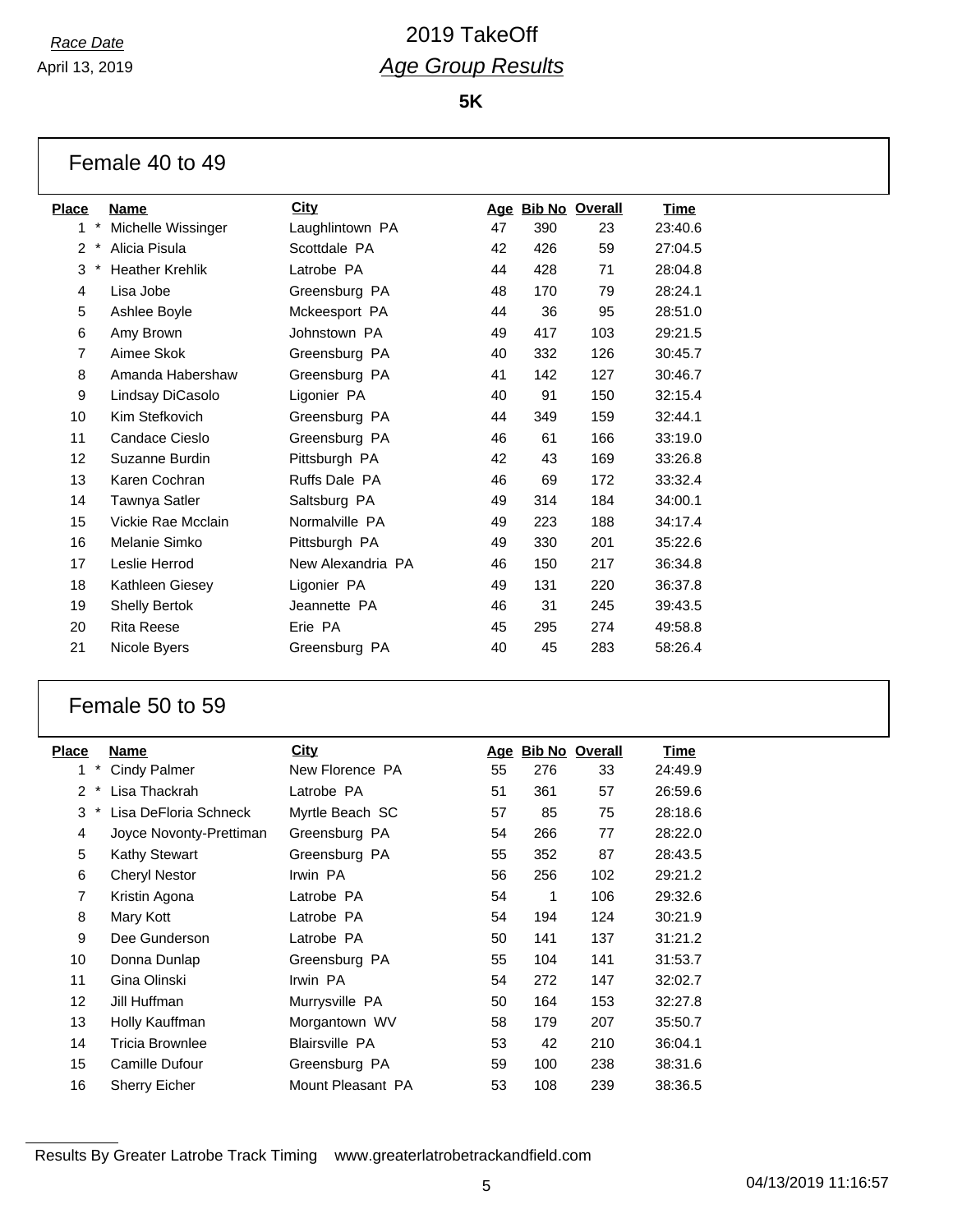April 13, 2019

# *Race Date* 2019 TakeOff *Age Group Results*

**5K**

|       | Female 50 to 59  |                 |    |     |                    |         |  |
|-------|------------------|-----------------|----|-----|--------------------|---------|--|
| Place | Name             | <u>City</u>     |    |     | Age Bib No Overall | Time    |  |
| 17    | Kristina Klavuhn | New Florence PA | 58 | 185 | 256                | 41:49.9 |  |
| 18    | Linda Ashcraft   | Latrobe PA      | 53 | 414 | 259                | 43:00.1 |  |

### Female 60 and Over

| <b>Place</b>  |        | <b>Name</b>       | City                |    | Age Bib No Overall |     | <b>Time</b> |
|---------------|--------|-------------------|---------------------|----|--------------------|-----|-------------|
|               |        | Debbie Oyler      | Latrobe PA          | 63 | 273                | 63  | 27:26.0     |
| $\mathcal{P}$ | $\ast$ | Karen Guthrie     | North Huntingdon PA | 61 | 403                | 162 | 32:58.3     |
| 3             |        | Linda Pilipovich  | Irwin PA            | 68 | 284                | 191 | 34:34.0     |
| 4             |        | Lori McElhaney    | Ligonier PA         | 60 | 227                | 194 | 34:47.7     |
| 5             |        | Cindy Martinchalk | Connellsville PA    | 63 | 221                | 200 | 35:18.6     |
| 6             |        | Leslie Pisula     | Scottdale PA        | 60 | 427                | 205 | 35:45.0     |
|               |        | Lisa Houser       | Ligonier PA         | 63 | 163                | 230 | 38:05.4     |
| 8             |        | Lois Hilliard     | Greensburg PA       | 62 | 153                | 269 | 46:32.3     |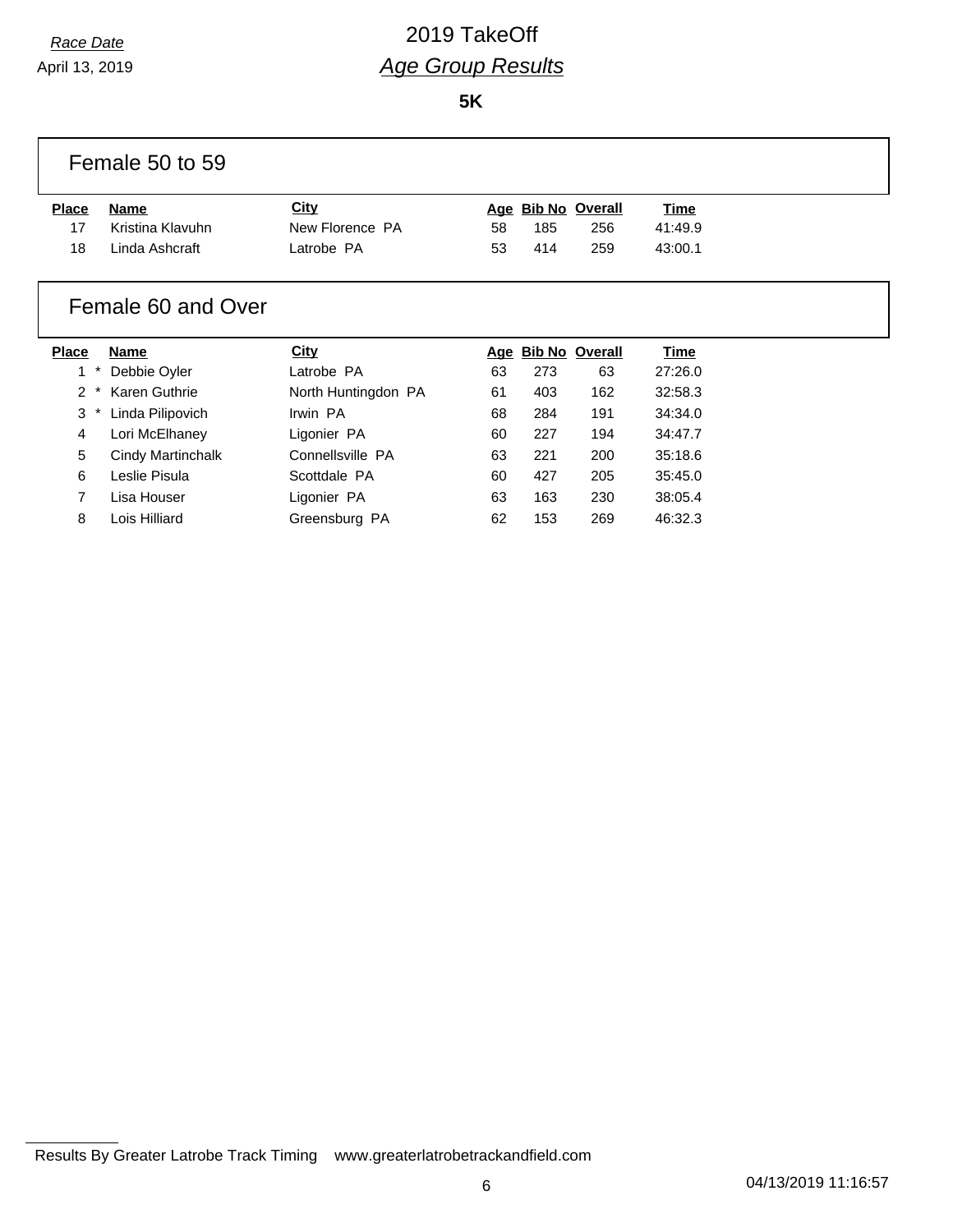**5K**

# Male Overall Top 3 Winners

| <b>Place</b> | Name          | City            |    |      | Age Bib No Overall | <u>Time</u> |
|--------------|---------------|-----------------|----|------|--------------------|-------------|
|              | Drew Kozuch   | Greensburg PA   | 14 | 423  |                    | 18:11.7     |
|              | Ron Liscio Jr | Pittsburgh PA   | 34 | -211 |                    | 19:00.6     |
|              | Dean Banko    | New Florence PA | 35 | 22   |                    | 19:17.5     |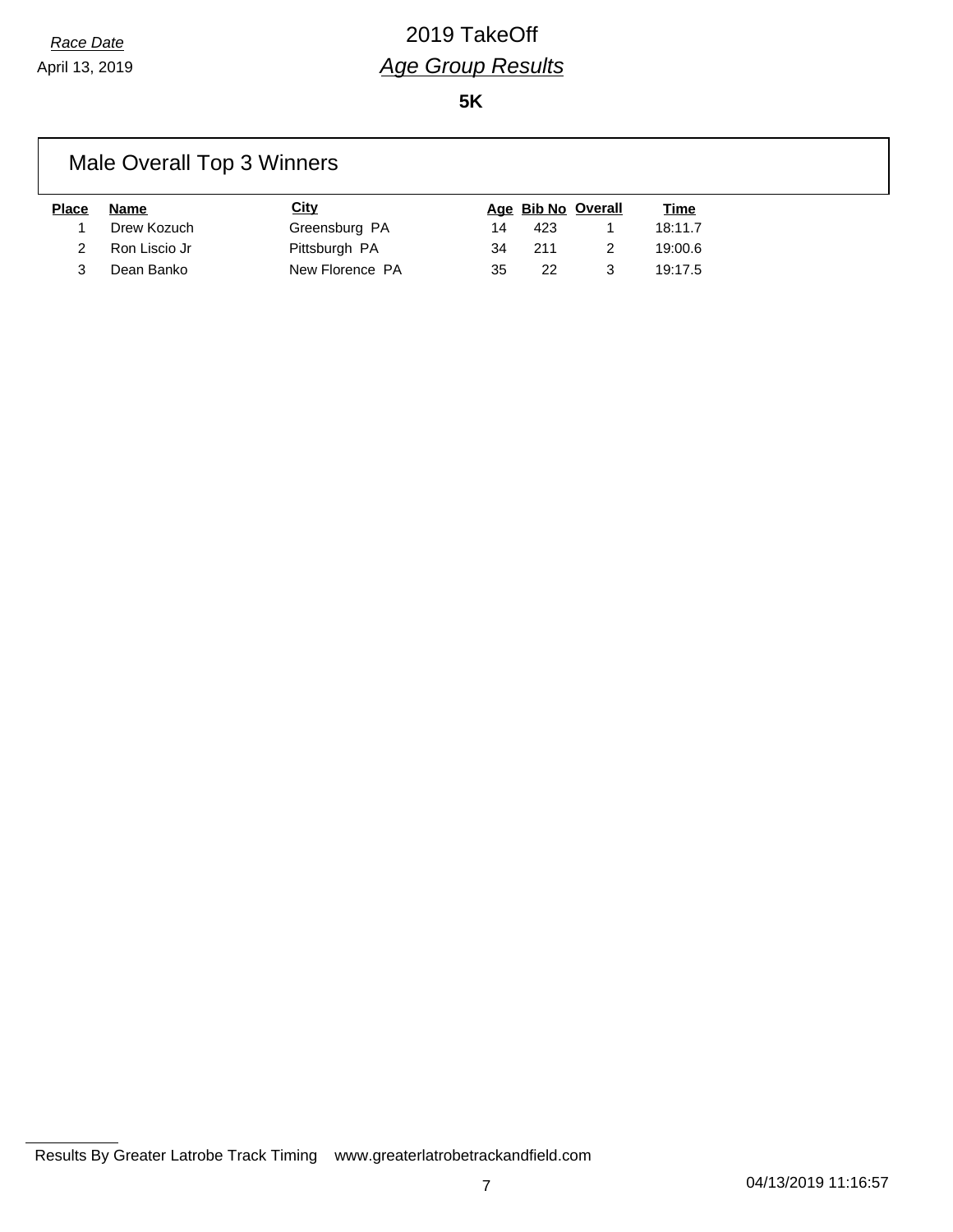**5K**

| <b>Place</b>                    | <b>Name</b>                        | City                         |    |     | Age Bib No Overall      | <b>Time</b>            |
|---------------------------------|------------------------------------|------------------------------|----|-----|-------------------------|------------------------|
| 1.                              | Ryan Aguirre                       | Montoursville PA             | 11 | 5   | 47                      | 25:50.2                |
| 2                               | Johnny Macintosh                   | Latrobe PA                   | 10 | 214 | 90                      | 28:46.5                |
| 3                               | Logan Parson                       | Mount Pleasant PA            | 12 | 278 | 98                      | 29:04.7                |
| 4                               | Liam Timko                         | Latrobe PA                   | 8  | 362 | 173                     | 33:34.9                |
| 5                               | Jesse Ayers                        | Ligonier PA                  | 14 | 16  | 192                     | 34:35.8                |
| 6                               | <b>Nathaniel Ball</b>              | West Newton PA               | 14 | 415 | 193                     | 34:39.8                |
| 7                               | Jason Wyatt                        | Irwin PA                     | 13 | 393 | 232                     | 38:23.9                |
| 8                               | Evan Komoroski                     | Latrobe PA                   | 10 | 437 | 233                     | 38:24.5                |
| 9                               | Aidan Jordan                       | New Stanton PA               | 10 | 420 | 234                     | 38:25.5                |
| 10                              | Caden Jordan                       | New Stanton PA               | 10 | 421 | 237                     | 38:29.9                |
| 11                              | <b>Brady Byers</b>                 | Greensburg PA                | 6  | 44  | 282                     | 58:08.4                |
| <b>Place</b><br>$^{\star}$<br>1 | <b>Name</b><br><b>Nick Clement</b> | <b>City</b><br>Pittsburgh PA | 17 | 66  | Age Bib No Overall<br>6 | <b>Time</b><br>19:46.8 |
| 2                               | Nicholas Wetzel                    | Greensburg PA                | 15 | 387 | 11                      | 21:54.0                |
| 3                               | <b>Justin Rhodes</b>               | Greensburg PA                | 15 | 301 | 13                      | 22:04.2                |
| 4                               | Goran Ferlan                       | Ligonier PA                  | 17 | 118 | 21                      | 23:08.9                |
| 5                               | Alexander Turowski                 | Harrison City PA             | 16 | 367 | 45                      | 25:47.7                |
| 6                               | Nicholas Dolney                    | Harrison City PA             | 16 | 95  | 46                      | 25:47.8                |
| 7                               | <b>Hunter Kaelin</b>               | Latrobe PA                   | 15 | 177 | 64                      | 27:29.6                |
| 8                               | Colin Ferlan                       | Ligonier PA                  | 17 | 117 | 104                     | 29:24.6                |
| 9                               | Caleb Krisfalusi                   | Latrobe PA                   | 16 | 197 | 174                     | 33:35.1                |
| 10                              | <b>Brendan Eicher</b>              | Mount Pleasant PA            | 17 | 106 | 223                     | 37:06.3                |
| 11                              | <b>William Reese</b>               | Erie PA                      | 15 | 296 | 248                     | 39:51.7                |
| 12                              | Cole Bertok                        | Jeannette PA                 | 19 | 30  | 278                     | 53:49.5                |
| 13                              | Caleb Bertok                       | Jeannette PA                 | 15 | 29  | 279                     | 53:49.8                |
|                                 | Male 20 to 29                      |                              |    |     |                         |                        |
| <b>Place</b>                    | <b>Name</b>                        | City                         |    |     | Age Bib No Overall      | <b>Time</b>            |
| 1.                              | Morgan Fuller                      | Hamlin PA                    | 23 | 126 | 5                       | 19:37.8                |
| 2                               | Noah Neigh                         | <b>Butler PA</b>             | 24 | 255 | 9                       | 21:13.3                |
| 3                               | Benjamin Watt<br>Aaron Morgan      | Irwin PA                     | 21 | 379 | 10                      | 21:51.6                |
| 4                               |                                    | Irwin PA                     | 24 | 244 | 15                      | 22:32.4                |

Results By Greater Latrobe Track Timing www.greaterlatrobetrackandfield.com

5 Daniel Starr **Acme PA** 23 347 26 24:04.5 Makin Cornick Monroeville PA 26 441 34 24:53.8 Tavin Davis Latrobe PA 29 84 36 25:01.8 Ronald Harris 27 433 48 26:07.6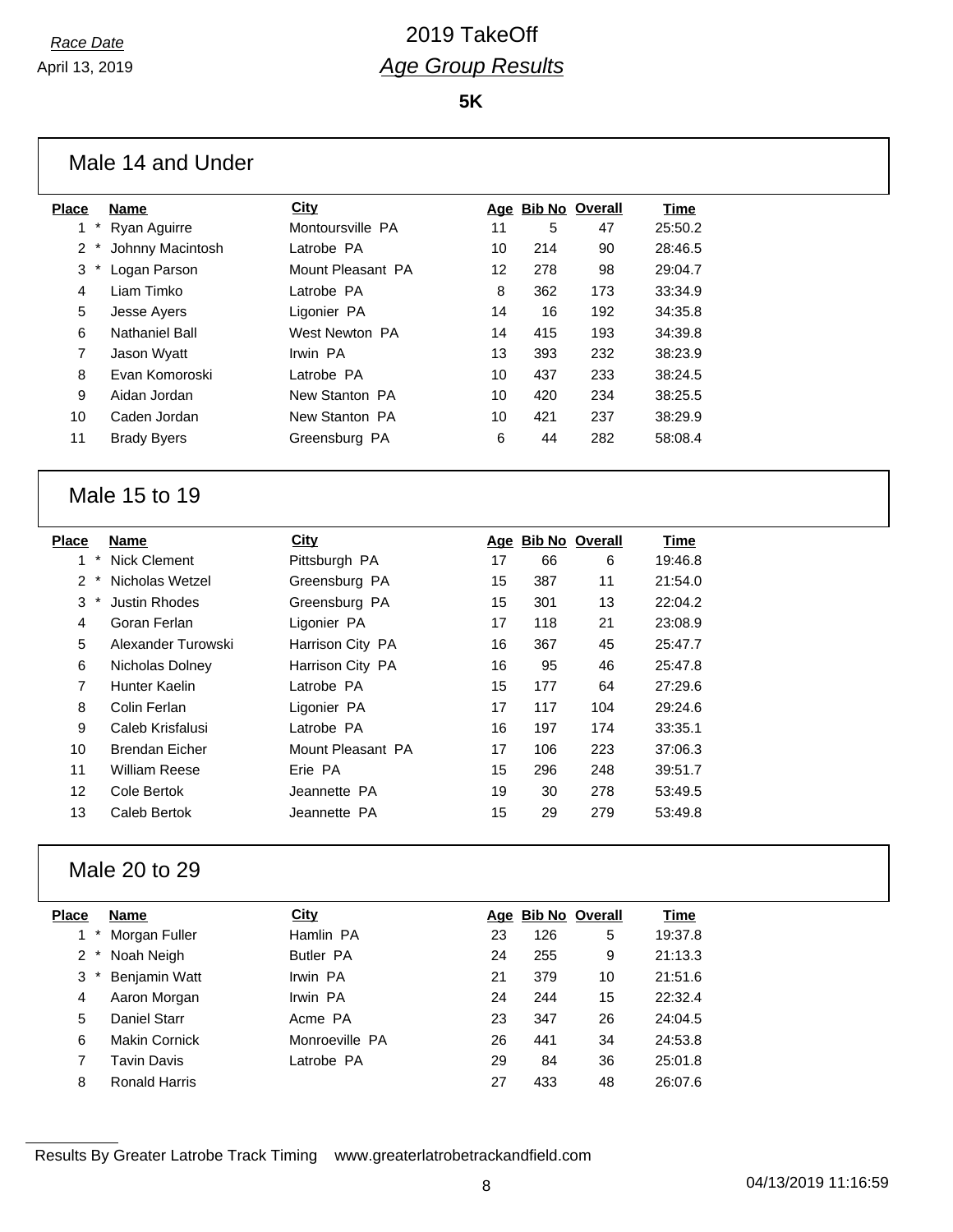**5K**

Male 20 to 29

| <b>Place</b> | Name                  | City             |    |     | Age Bib No Overall | Time    |
|--------------|-----------------------|------------------|----|-----|--------------------|---------|
| 9            | <b>Brandon Clark</b>  | Greensburg PA    | 25 | 65  | 53                 | 26:46.0 |
| 10           | Dominic Balestren     | Greensburg PA    | 24 | 424 | 80                 | 28:29.6 |
| 11           | Nathan Yackovich      | Gibsonia PA      | 21 | 394 | 83                 | 28:32.5 |
| 12           | Noah McKnight         | Exeter PA        | 23 | 229 | 101                | 29:16.1 |
| 13           | Casey Fuller          | <b>Butler PA</b> | 26 | 125 | 110                | 29:51.9 |
| 14           | Austin Griffith       | Cranberry Twp PA | 25 | 139 | 111                | 29:52.0 |
| 15           | <b>Kelly Sokol</b>    | Sutersville PA   | 22 | 339 | 132                | 31:07.6 |
| 16           | Ross Munsee           | New Bethlehem PA | 25 | 250 | 139                | 31:47.6 |
| 17           | Alan Stouffer         | Ligonier PA      | 22 | 353 | 161                | 32:45.1 |
| 18           | George Aguirre        | Montoursville PA | 29 | 3   | 183                | 33:57.1 |
| 19           | <b>Chester Knotts</b> | Ashville PA      | 28 | 189 | 203                | 35:37.2 |
| 20           | Jimmy Dolan           | Latrobe PA       | 22 | 94  | 224                | 37:30.2 |
| 21           | Ben Ellis             | Ligonier PA      | 25 | 109 | 226                | 37:39.9 |
| 22           | Cory McGivern         | Derry PA         | 27 | 228 | 264                | 45:04.6 |
|              |                       |                  |    |     |                    |         |

#### Male 30 to 39

| <b>Place</b>   |          | Name                  | City              |    |     | Age Bib No Overall | Time    |
|----------------|----------|-----------------------|-------------------|----|-----|--------------------|---------|
| 1              | $\star$  | Devin Carosi          | Johnstown PA      | 31 | 50  | 4                  | 19:27.2 |
| 2              | $^\star$ | Ronnie Michlena       | Johnstown PA      | 34 | 236 | 7                  | 20:19.0 |
| 3              | $\ast$   | Steven Van Wagner     | Uniontown PA      | 36 | 372 | 8                  | 21:06.0 |
| 4              |          | Theo Zacour           | Mount Pleasant PA | 36 | 400 | 28                 | 24:13.0 |
| 5              |          | <b>Matt Shivetts</b>  | Latrobe PA        | 34 | 326 | 29                 | 24:20.0 |
| 6              |          | <b>Marcus Evans</b>   | Arona PA          | 30 | 113 | 31                 | 24:39.1 |
| $\overline{7}$ |          | Joshua McElhaney      | Greensburg PA     | 37 | 226 | 32                 | 24:39.7 |
| 8              |          | Deacon Smolleck       | Ligonier PA       | 35 | 337 | 35                 | 24:54.7 |
| 9              |          | Travis Turkalj        | Kittanning PA     | 30 | 366 | 39                 | 25:08.4 |
| 10             |          | Mike Shaffer          | Saint Marys PA    | 36 | 320 | 44                 | 25:43.1 |
| 11             |          | <b>Adam Connors</b>   | Scottdale PA      | 31 | 70  | 49                 | 26:20.4 |
| 12             |          | <b>Jake Mitchell</b>  | Saltsburg PA      | 34 | 241 | 51                 | 26:32.9 |
| 13             |          | Stephen Bowen         | Pittsburgh PA     | 31 | 406 | 58                 | 27:03.2 |
| 14             |          | <b>Nick Dreistadt</b> | Penn PA           | 39 | 98  | 67                 | 27:50.6 |
| 15             |          | James Macintosh       | Latrobe PA        | 39 | 213 | 91                 | 28:46.6 |
| 16             |          | <b>Greg Null</b>      | Pittsburgh PA     | 36 | 268 | 92                 | 28:47.4 |
| 17             |          | Joe Cenkner           | Greensburg PA     | 31 | 56  | 136                | 31:10.4 |
| 18             |          | <b>Matthew Kuklar</b> | Greensburg PA     | 31 | 201 | 140                | 31:52.4 |
| 19             |          | Keith Roman           | Wyoming PA        | 34 | 412 | 155                | 32:38.8 |
| 20             |          | Zach Sawn             | Carlisle PA       | 31 | 413 | 163                | 33:00.0 |
| 21             |          | Sean Flannery         | Royersford PA     | 30 | 120 | 168                | 33:23.6 |
| 22             |          | Jonathan Casey        | Erie PA           | 31 | 51  | 170                | 33:29.2 |
| 23             |          | <b>Adam Ghrist</b>    | Latrobe PA        | 35 | 129 | 175                | 33:42.1 |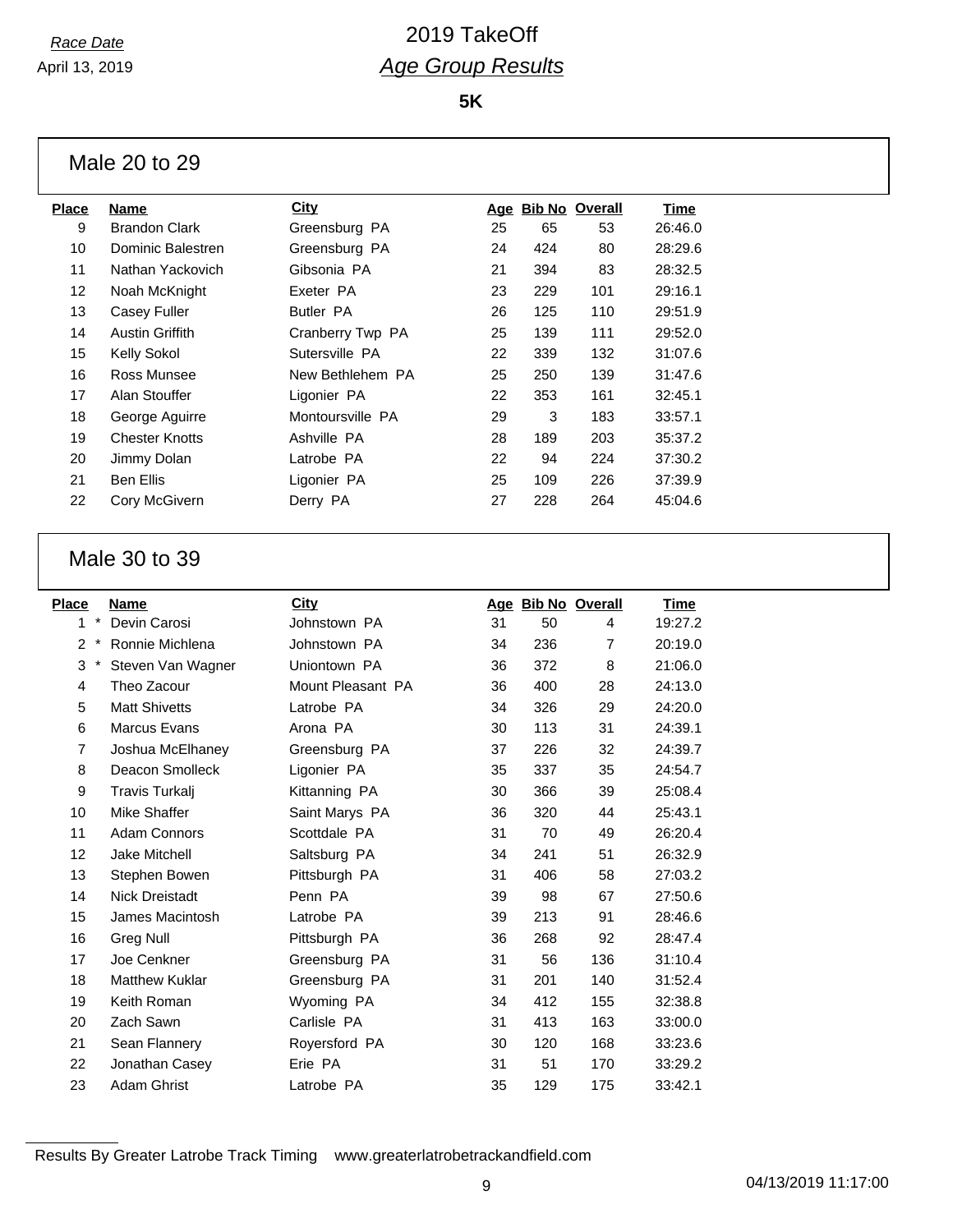**5K**

Male 30 to 39

| Place | <b>Name</b>          | City              |    | Age Bib No Overall |     | Time    |
|-------|----------------------|-------------------|----|--------------------|-----|---------|
| 24    | Kellen Deter         | Ligonier PA       | 35 | 436                | 176 | 33:42.1 |
| 25    | Gregory Lenz         | Spring Church PA  | 32 | 206                | 228 | 38:01.9 |
| 26    | Kyle Anderson        | Jeannette PA      | 36 | 10                 | 231 | 38:09.5 |
| 27    | Dan Reilly           | Jeannette PA      | 38 | 298                | 236 | 38:28.1 |
| 28    | Cody Houser          | Pittsburgh PA     | 34 | 162                | 257 | 42:28.3 |
| 29    | Andrew Fagan         | Slingerlands NY   | 34 | 114                | 258 | 42:28.5 |
| 30    | <b>Frank Kress</b>   | Mount Pleasant PA | 35 | 196                | 260 | 43:45.1 |
| 31    | <b>Bryan Jarrell</b> | Ligonier PA       | 32 | 166                | 261 | 44:05.6 |
| 32    | Joe Wagner           | Ligonier PA       | 31 | 375                | 281 | 56:21.8 |
|       |                      |                   |    |                    |     |         |

#### Male 40 to 49

| Place          |              | Name                   | <b>City</b>       |    | Age Bib No Overall |     | Time    |
|----------------|--------------|------------------------|-------------------|----|--------------------|-----|---------|
| 1              | $\pmb{\ast}$ | Dan Tomak              |                   | 41 | 419                | 14  | 22:08.0 |
| 2              |              | Jay Jones              | Latrobe PA        | 47 | 408                | 17  | 22:44.8 |
| 3              | $\pmb{\ast}$ | Shawn Bell             | Johnstown PA      | 45 | 27                 | 20  | 23:05.7 |
| 4              |              | Jim Silvis             | Latrobe PA        | 43 | 422                | 22  | 23:24.9 |
| 5              |              | <b>Todd Sherbondy</b>  | Uniontown PA      | 49 | 324                | 25  | 23:56.5 |
| 6              |              | Mark Freeman           | Latrobe PA        | 40 | 425                | 30  | 24:33.8 |
| $\overline{7}$ |              | <b>Brian Ayers</b>     | Ligonier PA       | 45 | 15                 | 37  | 25:03.0 |
| 8              |              | Steven Habershaw       | Greensburg PA     | 41 | 144                | 40  | 25:11.9 |
| 9              |              | <b>Chad Krehlik</b>    | Latrobe PA        | 46 | 195                | 42  | 25:29.7 |
| 10             |              | Jeff Duda              | Latrobe PA        | 46 | 99                 | 43  | 25:37.6 |
| 11             |              | Rich Quinn             | Mount Pleasant PA | 42 | 293                | 61  | 27:16.7 |
| 12             |              | John Falenski          | Latrobe PA        | 45 | 115                | 62  | 27:18.3 |
| 13             |              | <b>Patrick Schulte</b> | Pittsburgh PA     | 44 | 316                | 68  | 27:53.5 |
| 14             |              | <b>Matthew Karnes</b>  | Johnstown PA      | 45 | 178                | 73  | 28:11.9 |
| 15             |              | Tom Jones              | Jeannette PA      | 49 | 174                | 74  | 28:12.4 |
| 16             |              | Mark Ayres             | Murrysville PA    | 44 | 20                 | 76  | 28:20.5 |
| 17             |              | Benjamin West          | Bolivar PA        | 42 | 384                | 114 | 29:55.8 |
| 18             |              | Scott Mccloskey        | Hunker PA         | 49 | 225                | 115 | 29:57.6 |
| 19             |              | Michael Castillo       | Irwin PA          | 45 | 52                 | 119 | 30:03.1 |
| 20             |              | Greg Brown             | Johnstown PA      | 49 | 416                | 125 | 30:23.1 |
| 21             |              | Keith Northey          | Jeannette PA      | 42 | 264                | 164 | 33:09.0 |
| 22             |              | Ezra Mihalcin          | Latrobe PA        | 48 | 434                | 187 | 34:14.5 |
| 23             |              | <b>Brian Dumm</b>      | Ebensburg PA      | 41 | 102                | 214 | 36:21.9 |
| 24             |              | James Basinger         | Erie PA           | 48 | 23                 | 221 | 36:44.2 |
| 25             |              | Jerrad Peterman        | Harrison City PA  | 45 | 283                | 241 | 38:46.2 |
| 26             |              | Wayne Kline            | Erie PA           | 47 | 188                | 249 | 39:55.7 |
| 27             |              | <b>Kirk Reese</b>      | Erie PA           | 48 | 294                | 273 | 49:58.6 |